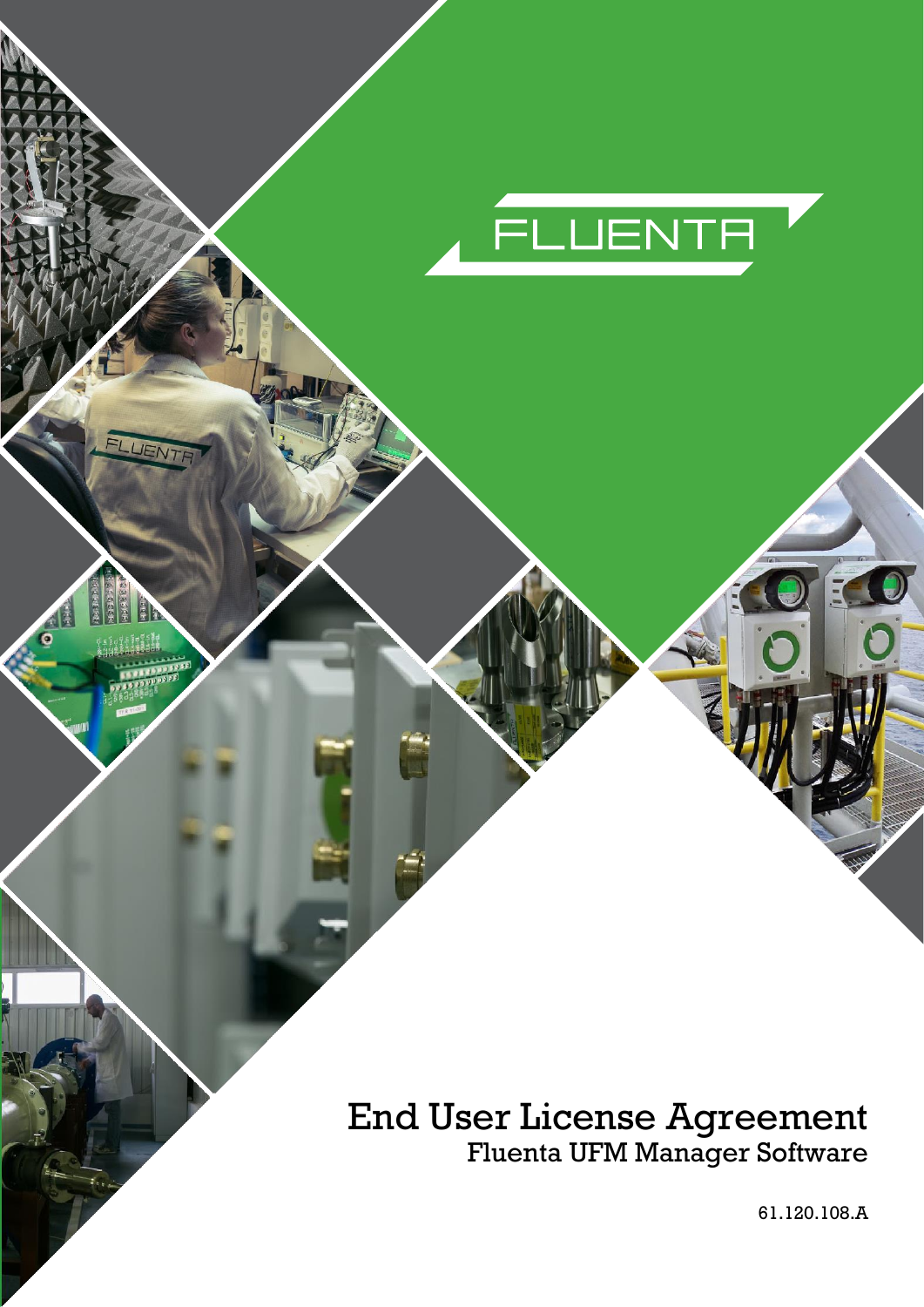### 1. Scope

This End User Licence Agreement (herein EULA) applies to the supply of UFM Manager software to a Purchaser by Fluenta AS (a company registered under the laws of Norway) and all its branches and subsidiaries.

In addition to this agreement, in cases where software is purchased then the Fluenta Sales Terms and Conditions will additionally apply. These terms and conditions can be provided on request.

Read these terms carefully before using the software. The use of the software is conditional on acceptance of these terms and conditions.

## 2. Rights of Use

Fluenta AS grants the Purchaser a revocable, non-exclusive, non-transferable, limited right to use the software in accordance with these terms of use.

UFM Manager software is provided solely for use with hardware supplied by Fluenta. The use on any other equipment is not supported.

UFM Manager software is delivered as an executable binary file for use on PCs running Microsoft Windows 8.1 ® or later operating systems only.

The Purchaser must not attempt to modify, disassemble or otherwise reverse engineer the software.

#### 3.Free Version

Fluenta's UFM Manager Software contains a free version. This version can be downloaded from the Fluenta website without cost, installed on as many computers as required by the customer, and will work for an unlimited duration. Functionality on the free version is limited. The term of licence for the free version is not limited.

#### 4.Purchased Licences

Advanced functionality requires the purchase of a licence. Licences are specific to the serial number of the meter (or meters) which have been requested and are valid for a specified amount of time. Licence files will be supplied via email.

UFM Manager can be installed on multiple computers within the Purchaser's organisation, and licence files may also be copied to each machine.

When licences expire, the software will revert to the free version until such time as a new valid licence is applied. The term of licence for the paid version runs concurrently with the licence validity.

Licences cannot be transferred and must not be provided to anyone outside the purchaser's organisation. The purchaser may not grant any sub-licences of the software.

If the software licence is being purchased by an intermediary, reseller, partner or other service provider on behalf of an end user, this must be made clear at the time of purchase. In these cases specific rights to transfer the licence to the end user will be granted.